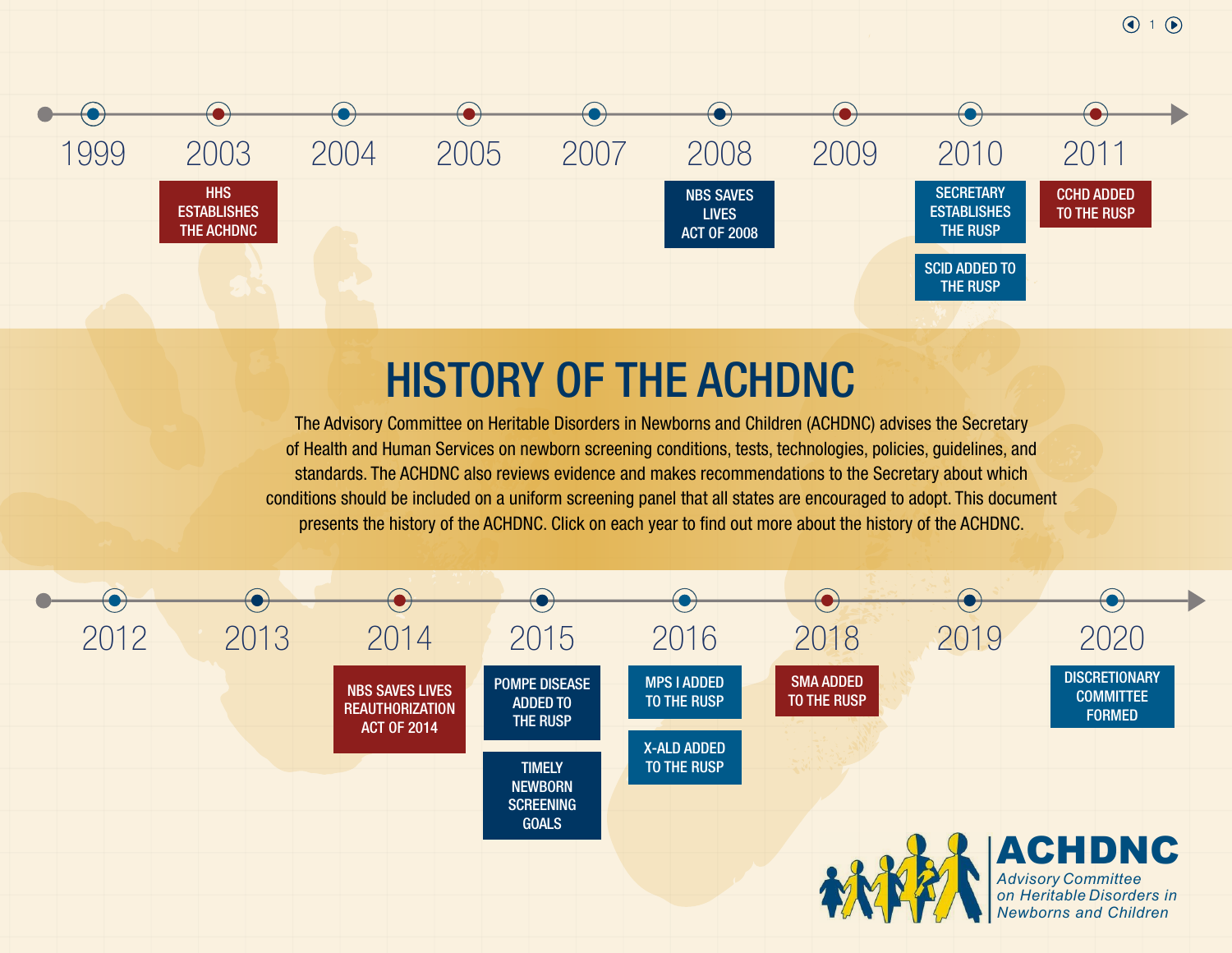## 1999 NBS TASK FORCE REPORT

## 2003 ACHDNC ESTABLISHED

The Health Resources and Services Administration's Maternal and Child Health Bureau partnered with the American Academy of Pediatrics to form a national Task Force on Newborn Screening. The purpose of the Task Force was to review issues and challenges for state newborn screening programs. Five workgroups collected information and presented findings to the full Task Force in May 1999. The Task Force made the following four recommendations:

- 1. Effective newborn screening systems need an adequate public health infrastructure and must be a part of the health care delivery system.
- 2. Public health agencies must involve health professionals, families, and the general public in the development, operation, and oversight of newborn screening systems.
- 3. Public health agencies must ensure adequate infrastructure and policies for surveillance and research related to newborn screening.
- 4. Public health agencies should ensure adequate funding to support a newborn screening program.

In 2003, the Secretary's Advisory Committee on Heritable Disorders in Newborns and Children (ACHDNC) was created under [Section 1111 of the](https://www.govinfo.gov/content/pkg/PLAW-106publ310/html/PLAW-106publ310.htm)  [Public Health Service Act, 42 U.S.C. 300b-10](https://www.govinfo.gov/content/pkg/PLAW-106publ310/html/PLAW-106publ310.htm) as amended in the Newborn Screening Saves Lives Act of 2007 (Act) to advise the Secretary of Health and Human Services about newborn and childhood screening. ACHDNC comprises up to 15 members, including

- » Medical, scientific, and public health experts in heritable disorders
- » Experts in ethics
- » Members of the public with expertise or concern with heritable disorders
- » Representatives from federal agencies, medical societies, and public health groups

## 2004 FIRST ACHDNC MEETING

 $\bullet$ 

The first meeting of the Secretary's Advisory Committee on Heritable Disorders in Newborns and Children (ACHDNC) was held June 7–8, 2004. Thirteen members attended the first meeting. The members received presentations and briefings covering topics such as the following:

- » An overview of state newborn screening programs
- » Roles and activities of federal agencies and other Federal Advisory Committees in newborn screening
- » Standardization of guidelines and practices for newborn screening programs
- » Delivery of genetic services to children in a clinical setting

Eleven individuals from industry, family advocacy organizations, parents, community-based organizations, and research groups delivered public comments.

At the end of the first meeting, ACHDNC identified its three highest priorities:

- » Consideration of a uniform panel
- » Future research agenda
- » Emerging technologies

### Related LINK:

» [Meeting Notes of the ACHDNC](https://www.hrsa.gov/advisory-committees/heritable-disorders/meetings/archive.html)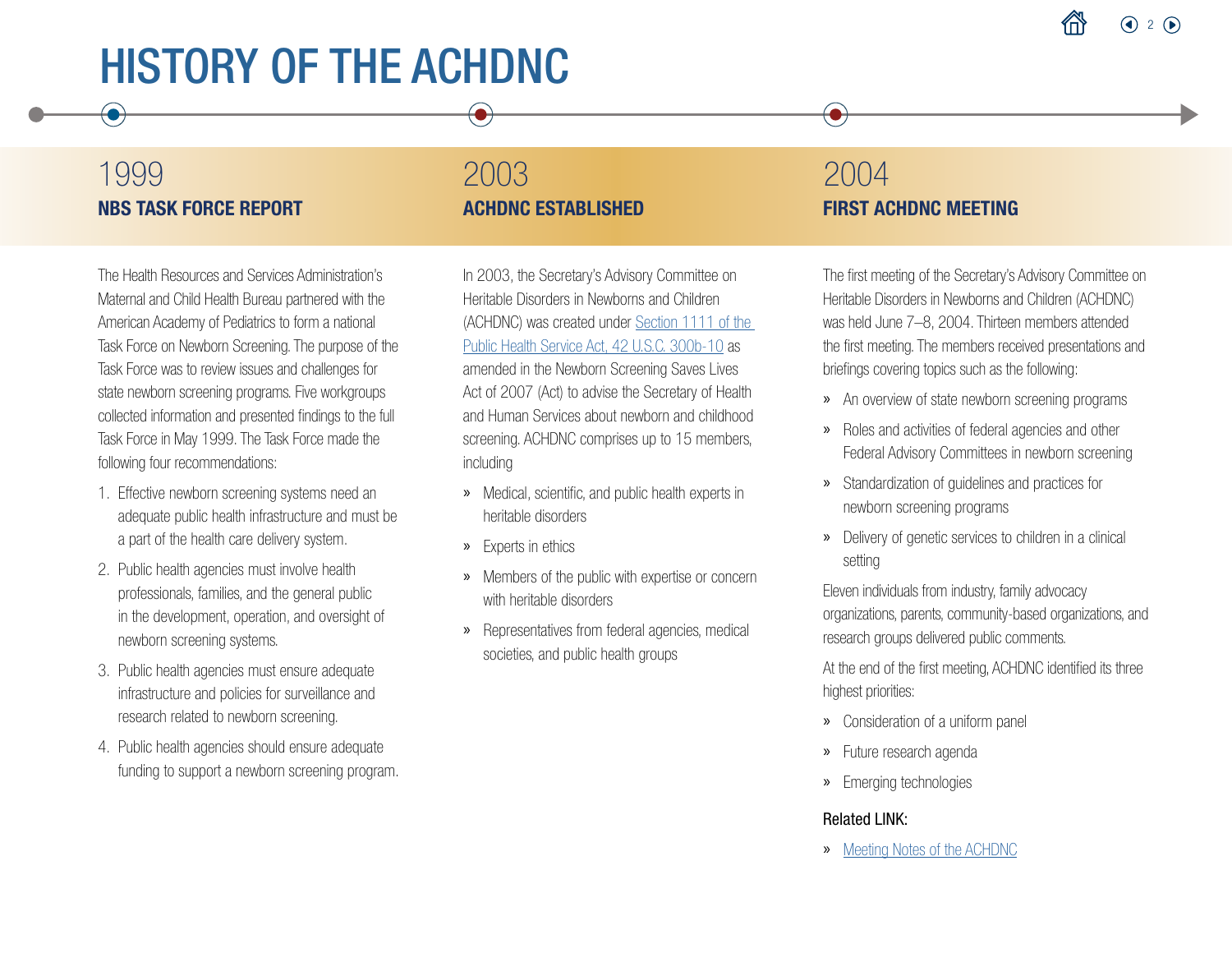## 2005 ACMG EXPERT PANEL

## 2007 PRENATAL EDUCATION

## 2008 NBS SAVES LIVES ACT OF 2008

 $\bullet$ 

In response to the recommendations of the 1999 Task Force on Newborn Screening, the Health Resources and Services Administration contracted with the American College of Medical Genetics (ACMG). ACMG was asked to analyze scientific literature and collect expert opinions on newborn screening. The goal was to use the findings to make recommendations for newborn screening, including a uniform panel of conditions.

ACMG released its report in 2005. The proposed Core Condition Panel contained 29 conditions, and 25 more conditions were listed as secondary targets. The report also described the specific steps in the newborn screening process that should be monitored. It also recommended a uniform approach to data collection and program evaluation, to help improve comparison of programs across states.

#### Related LINKS:

- » [Newborn Screening: Toward a Uniform](https://www.hrsa.gov/sites/default/files/hrsa/advisory-committees/heritable-disorders/newborn-uniform-screening-panel.pdf) [Screening Panel and System](https://www.hrsa.gov/sites/default/files/hrsa/advisory-committees/heritable-disorders/newborn-uniform-screening-panel.pdf)
- » Newborn Screening: Toward a Uniform [Screening Panel and System – Executive](https://publications.aap.org/pediatrics/article/117/Supplement_3/S296/68871/Newborn-Screening-Toward-a-Uniform-Screening-Panel) [Summary, as published in Pediatrics 117](https://pediatrics.aappublications.org/content/118/2/851) (Supplement 3), May 2006

Educating parents about newborn screening during the prenatal period is important because it gives them time to understand and discuss the benefits of newborn screening prior to birth. The Advisory Committee on Heritable Disorders in Newborns and Children (ACHDNC) recommended that the Secretary of Health and Human Services develop and fund more studies about what information expectant parents receive about newborn screening. They also recommended studying how parents learn about newborn screening from their health care providers.

#### Related LINK:

» [ACHDNC Chair Letter to the Secretary of](https://www.hrsa.gov/sites/default/files/hrsa/advisory-committees/heritable-disorders/reports-recommendations/committee-progress-20070404.pdf) [Health and Human Services](https://www.hrsa.gov/sites/default/files/hrsa/advisory-committees/heritable-disorders/reports-recommendations/committee-progress-20070404.pdf)

The Newborn Screening Saves Lives Act of 2007 funded federal, state, and local newborn screening activities. It aimed to improve education, outreach, follow-up, and laboratory quality and surveillance in newborn screening. Congres s passed the Act in December 2007, and the President signed it in April 2008. The Act required the Advisory Committee on Heritable Disorders in Newborns and Children to make recommendations on conditions for newborn screening. It also required the following:

- » An information clearinghouse
- » Quality assurance and control mechanisms for laboratories and testing tools
- » Establishment of an Interagency Coordinating Committee on Newborn and Child Screening
- » Development of a national plan for newborn screening in the event of a public health emergency
- » Authorization for continued and expanded newborn screening research

### ACMG-RECOMMENDED SCREENING PANEL ADOPTED

On September 9, 2005, the Advisory Committee on Heritable Disorders in Newborns and Children (ACHDNC) wrote a letter to the Secretary of Health and Human Services to recommend the use of a uniform panel for state newborn screening programs. The ACHDNC also recommended that newborn screening include follow-up, diagnosis, management and treatment, evaluation, and education. On October 21, 2008, the Secretary adopted the ACMG recommendations.

- » [ACHDNC Chair Letter to the Secretary of Health and Human Services](https://www.hrsa.gov/sites/default/files/hrsa/advisory-committees/heritable-disorders/reports-recommendations/response-acmg-report-20050909.pdf)
- » [Response Letter from the Secretary of Health and Human Services](https://www.hrsa.gov/sites/default/files/hrsa/advisory-committees/heritable-disorders/reports-recommendations/acmg-rusp-20081021.pdf)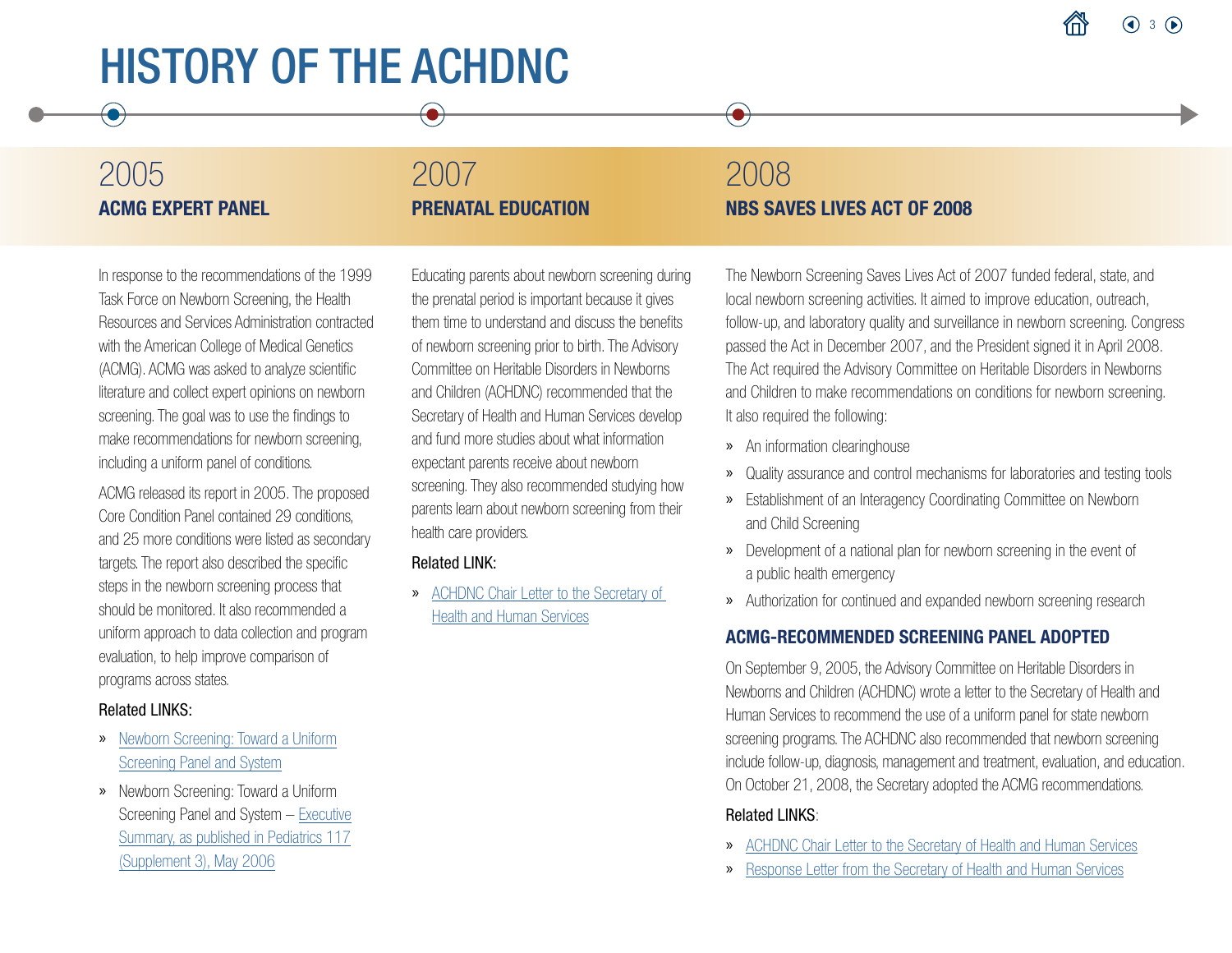## 2009 MEDICAL FOODS NOT COVERED BY INSURANCE

## 2010 RUSP ESTABLISHED

Newborn screening helps to identify children with serious health conditions who require early treatment. Some of these children require special medical foods. These foods are expensive, and it can be hard for parents to afford them. Some government programs help families pay for medical foods. Unfortunately, not all families qualify to receive this support. Health insurance sometimes helps to cover some medical foods, but often, it is not enough.

The Advisory Committee on Heritable Disorders in Newborns and Children (ACHDNC) recommended that the Secretary of Health and Human Services change the rules on health insurance coverage of medical foods. They also suggested that State Medicaid programs cover medical foods. However, the Department of Health and Human Services did not have the authority to make these changes.

#### Related LINKS:

- » [ACHDNC Chair Letter to the Secretary of Health and](https://www.hrsa.gov/sites/default/files/hrsa/advisory-committees/heritable-disorders/reports-recommendations/medical-food-letter-04-07-09.pdf)  [Human Services](https://www.hrsa.gov/sites/default/files/hrsa/advisory-committees/heritable-disorders/reports-recommendations/medical-food-letter-04-07-09.pdf)
- » Enclosure Tab A: [List of State Laws](https://www.hrsa.gov/sites/default/files/hrsa/advisory-committees/heritable-disorders/reports-recommendations/state-laws-medical-foods-tab-a.pdf)
- » Enclosure Tab B: [Table of Conditions and Medical Foods](https://www.hrsa.gov/sites/default/files/hrsa/advisory-committees/heritable-disorders/reports-recommendations/conditions-medical-foods-tab-b.pdf)
- » Enclosure Tab C[: Review of Treatment of PKU](https://www.cochranelibrary.com/cdsr/doi/10.1002/14651858.CD004731.pub3/abstract)
- » [Response Letter from the Secretary of Health and](https://www.hrsa.gov/sites/default/files/hrsa/advisory-committees/heritable-disorders/reports-recommendations/response-medical-foods-20091002.pdf)  [Human Services](https://www.hrsa.gov/sites/default/files/hrsa/advisory-committees/heritable-disorders/reports-recommendations/response-medical-foods-20091002.pdf)

In May 2010, the Secretary of Health and Human Services accepted the recommendation of the Advisory Committee on Heritable Disorders in Newborns and Children (ACHDNC) to create a [Recommended Uniform Screening Panel](https://www.hrsa.gov/advisory-committees/heritable-disorders/rusp/index.html)  [\(RUSP\).](https://www.hrsa.gov/advisory-committees/heritable-disorders/rusp/index.html) The RUSP is a list of disorders that the Secretary recommends for states to screen as part of their state universal newborn screening programs. The RUSP includes a set of both core and secondary conditions (i.e., disorders that may be found while screening for core conditions). In 2010, the RUSP comprised 29 core conditions and 25 secondary conditions. Since then, additional conditions have been added to the RUSP. For information on how to nominate a condition for inclusion on the RUSP, please reference the ACHDNC's [Nominate a Condition page](https://www.hrsa.gov/advisory-committees/heritable-disorders/rusp/nominate.html).

The Secretary of Health and Human Services recommends screening every newborn for all heritable disorders on the RUSP, but each state decides which disorders to include in its newborn screening program. Most states screen for the majority of disorders, and some also screen for disorders not included on the RUSP.

#### Related LINKS:

- » [ACHDNC Chair Letter to the Secretary of Health](https://www.hrsa.gov/sites/default/files/hrsa/advisory-committees/heritable-disorders/reports-recommendations/adoption-all-state-rusp.pdf)  [and Human Services](https://www.hrsa.gov/sites/default/files/hrsa/advisory-committees/heritable-disorders/reports-recommendations/adoption-all-state-rusp.pdf)
- » [Response Letter from the Secretary of Health](https://www.hrsa.gov/sites/default/files/hrsa/advisory-committees/heritable-disorders/reports-recommendations/response-rusp-20100521.pdf)  [and Human Services](https://www.hrsa.gov/sites/default/files/hrsa/advisory-committees/heritable-disorders/reports-recommendations/response-rusp-20100521.pdf)

## 2010 SCID ADDED TO THE RUSP

 $\bullet$ 

[Severe combined immunodeficiency \(SCID\)](https://newbornscreening.hrsa.gov/conditions/severe-combined-immunodeficiencies) is a genetic disorder that makes the body unable to fight off infections. White blood cells are needed to fight off infections. People with SCID have either too few white blood cells or white blood cells that do not work properly. Signs of SCID include diarrhea, repeated infections, poor weight gain, and thrush. If left untreated, SCID can lead to early death. Early diagnosis and treatment can improve outcomes.

On February 25, 2010, the Advisory Committee on Heritable Disorders in Newborns and Children recommended that SCID be added to the [Recommended](https://www.hrsa.gov/advisory-committees/heritable-disorders/rusp/index.html)  [Uniform Screening Panel \(RUSP\).](https://www.hrsa.gov/advisory-committees/heritable-disorders/rusp/index.html) The Secretary of Health and Human Services accepted the recommendation on May 21, 2010. At the same time, the Secretary requested a report on the status of states' implementation of screening for SCID, which was provided on May 19, 2011.

- » [ACHDNC Chair Letter to the Secretary of Health](https://www.hrsa.gov/sites/default/files/hrsa/advisory-committees/heritable-disorders/reports-recommendations/letter-to-sec-immune-deficiency.pdf)  [and Human Services](https://www.hrsa.gov/sites/default/files/hrsa/advisory-committees/heritable-disorders/reports-recommendations/letter-to-sec-immune-deficiency.pdf)
- » Enclosure: [Evidence-Based Review: Newborn](https://www.hrsa.gov/sites/default/files/hrsa/advisory-committees/heritable-disorders/reports-recommendations/reports/newborn-screening-scid-report.pdf)  [Screening for SCID](https://www.hrsa.gov/sites/default/files/hrsa/advisory-committees/heritable-disorders/reports-recommendations/reports/newborn-screening-scid-report.pdf)
- » [Response Letter from the Secretary of Health and](https://www.hrsa.gov/sites/default/files/hrsa/advisory-committees/heritable-disorders/reports-recommendations/response-rusp-20100521.pdf)  [Human Services](https://www.hrsa.gov/sites/default/files/hrsa/advisory-committees/heritable-disorders/reports-recommendations/response-rusp-20100521.pdf)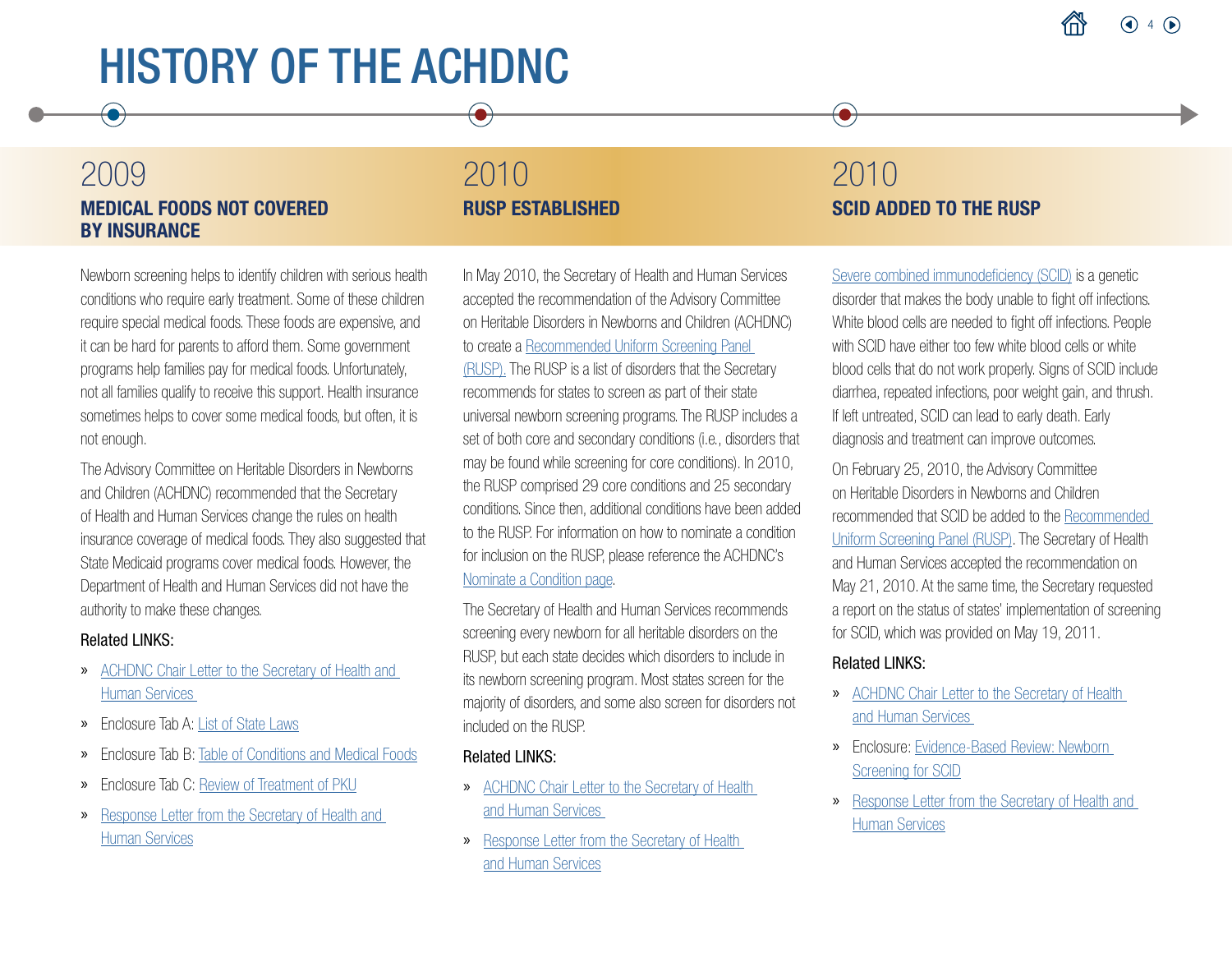## 2010 HEALTH CARE REFORM AND NBS

## 2010 CLIAC RECOMMENDATIONS

In March 2010, the Advisory Committee on Heritable Disorders in Newborns and Children (ACHDNC) wrote a [White Paper](https://www.hrsa.gov/sites/default/files/hrsa/advisory-committees/heritable-disorders/reports-recommendations/nbs-healthcare-reform-white-paper.pdf) on how health care reform might improve quality, efficiency, and access to newborn screening programs. As a result, on March 23, 2010, the ACHDNC recommended four actions to address barriers to improving the newborn screening system. The Secretary of Health and Human Services responded on September 23, 2010, and accepted three of the four recommendations. The recommendations included encouraging the Centers for Medicare and Medicaid Services to:

- » Streamline the billing process for newborn screening services and standardize health transactions
- » Develop a payment method for care coordination through the medical home framework
- » Adopt and further define the use of the Newborn Screening Use Case for health information exchange endeavors

The fourth recommendation was not accepted. This recommendation was about closing gaps in insurance coverage for medical foods

and foods modified to be low in protein. The topic was addressed in more detail in December 2010.

#### Related LINKS:

- » [ACHDNC Chair Letter to the Secretary of Health and](https://www.hrsa.gov/sites/default/files/hrsa/advisory-committees/heritable-disorders/reports-recommendations/healthcare-reform-20100323.pdf)  [Human Services](https://www.hrsa.gov/sites/default/files/hrsa/advisory-committees/heritable-disorders/reports-recommendations/healthcare-reform-20100323.pdf)
- » [Response Letter from the Secretary of Health and](https://www.hrsa.gov/sites/default/files/hrsa/advisory-committees/heritable-disorders/reports-recommendations/response-healthcare-reform-20100323.pdf)  [Human Services](https://www.hrsa.gov/sites/default/files/hrsa/advisory-committees/heritable-disorders/reports-recommendations/response-healthcare-reform-20100323.pdf)

On August 25, 2010, the Centers for Disease Control and Prevention (CDC) wrote a letter to the Advisory Committee on Heritable Disorders in Newborns and Children (ACHDNC) on the Clinical Laboratory Improvement Advisory Committee (CLIAC) recommendations for good laboratory practices for newborn screening. The recommended practices addressed the following:

- » The benefits of using a quality management system approach
- » Factors to consider before introducing new tests
- » Establishment and verification of test performance specifications
- » An overview of the laboratory testing process
- » Confidentiality of patient information and test results
- » Personnel qualifications and responsibilities for laboratory testing for inherited metabolic diseases

#### Related LINKS:

- » [Letter from CDC to the ACHDNC](https://www.hrsa.gov/sites/default/files/hrsa/advisory-committees/heritable-disorders/reports-recommendations/response-from-cdc-cliac.pdf)
- » [ACHDNC Chair Letter to the CDC, Centers for Medicare](https://www.hrsa.gov/sites/default/files/hrsa/advisory-committees/heritable-disorders/reports-recommendations/letter-to-sec-cliac.pdf)  [& Medicaid Services, and Food and Drug Administration](https://www.hrsa.gov/sites/default/files/hrsa/advisory-committees/heritable-disorders/reports-recommendations/letter-to-sec-cliac.pdf)
- » [CLIAC Recommendations for Good Laboratory Practices](https://www.hrsa.gov/sites/default/files/hrsa/advisory-committees/heritable-disorders/reports-recommendations/letter-to-sec-cliac.pdf)
- » [Morbidity and Mortality Weekly Report on Good Laboratory](https://www.cdc.gov/Mmwr/preview/mmwrhtml/rr6102a1.htm)  [Practices for Biochemical Genetic Testing and Newborn](https://www.cdc.gov/Mmwr/preview/mmwrhtml/rr6102a1.htm)  [Screening for Inherited Metabolic Disorders](https://www.cdc.gov/Mmwr/preview/mmwrhtml/rr6102a1.htm)

## 2010 INSURANCE COVERAGE OF MEDICAL FOODS

In 2010, when the Department of Health and Human Services (HHS) was planning the Affordable Care Act, the Advisory Committee on Heritable Disorders in Newborns and Children (ACHDNC) asked HHS to require that all types of health insurance cover medical foods and foods modified to be low in protein. These products can be expensive for families who need them to treat their child's [metabolic disorder](https://newbornscreening.hrsa.gov/about-newborn-screening/glossary#m). The ACHDNC also wanted people of all ages with one or more of the conditions on the [Recommended Uniform Screening Panel \(RUSP\)](https://www.hrsa.gov/advisory-committees/heritable-disorders/rusp/index.html) to be considered high-risk and to be guaranteed access to comprehensive health care coverage.

At that time, the Secretary of Health and Human Services was in the process of gathering information to determine essential health benefits and could not accept the Committee's recommendation. The Secretary indicated that the information provided would be considered in determining essential health benefits.

### Related LINKS:

 $\bullet$ 

- [ACHDNC Chair Letter to the Secretary of Health](https://www.hrsa.gov/sites/default/files/hrsa/advisory-committees/heritable-disorders/reports-recommendations/letter-to-sec-medical-foods.pdf)  [and Human Services](https://www.hrsa.gov/sites/default/files/hrsa/advisory-committees/heritable-disorders/reports-recommendations/letter-to-sec-medical-foods.pdf)
- [Response Letter from the Secretary of Health](https://www.hrsa.gov/sites/default/files/hrsa/advisory-committees/heritable-disorders/reports-recommendations/response-medical-foods-20101214.pdf)  [and Human Services](https://www.hrsa.gov/sites/default/files/hrsa/advisory-committees/heritable-disorders/reports-recommendations/response-medical-foods-20101214.pdf)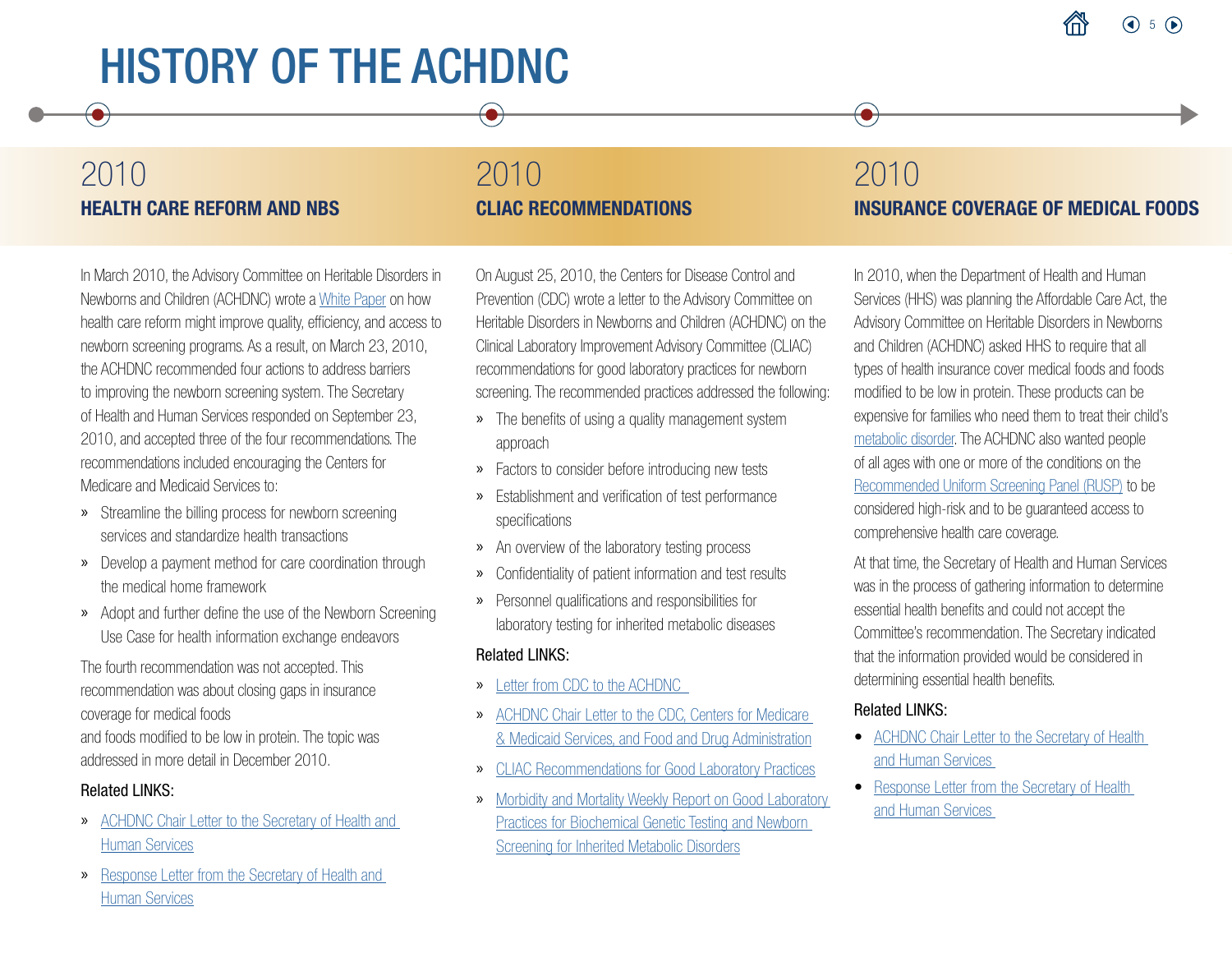## 2011 SICKLE CELL TRAIT

 $\bullet$ 

People who have one sickle cell gene and one normal gene have sickle cell trait (SCT). It is important for people with SCT to know they have the condition. People with SCT are more likely to experience heat stroke and muscle breakdown during strenuous exercise. The National Collegiate Athletic Association and National Athletes Trainers' Association recommended SCT screening for Division 1 athletes to reduce the number of training-related deaths.

On October 11, 2010, the Advisory Committee on Heritable Disorders in Newborns and Children (ACHDNC) provided five recommendations related to SCT and athletes. On July 27, 2011, three of the five recommendations were accepted by the Secretary of Health and Human Services:

- 1. All individuals should have the opportunity to know their risk for various medical disorders, including SCT.
- 2. Genetic testing should not be a prerequisite for participation in sports, unless medically necessary.
- 3. All athletes should receive education on prevention of heat-related illnesses.

#### Related LINKS:

- » [ACHDNC Chair Letter to the Secretary of Health and](https://www.hrsa.gov/sites/default/files/hrsa/advisory-committees/heritable-disorders/reports-recommendations/letter-to-sec-sickle-cell-20100614.pdf)  [Human Services](https://www.hrsa.gov/sites/default/files/hrsa/advisory-committees/heritable-disorders/reports-recommendations/letter-to-sec-sickle-cell-20100614.pdf)
- » [Response Letter from the Secretary of Health and](https://www.hrsa.gov/sites/default/files/hrsa/advisory-committees/heritable-disorders/reports-recommendations/reponse-sickle-cell.pdf)  [Human Services](https://www.hrsa.gov/sites/default/files/hrsa/advisory-committees/heritable-disorders/reports-recommendations/reponse-sickle-cell.pdf)
- » [Journal article: Screening U.S. College Athletes for](https://www.ajpmonline.org/article/S0749-3797(11)00675-1/pdf)  [Their Sickle Cell Disease Carrier Status](https://www.ajpmonline.org/article/S0749-3797(11)00675-1/pdf)

### 2011 NATIONAL CONTINGENCY PLAN FOR NBS

 $\bullet$ 

Many organizations have developed contingency plans to ensure the continuity of operations in case of an emergency. The Newborn Screening Saves Lives Act of 2007 required the development a national contingency plan for newborn screening. The Centers for Disease Control and Prevention, the Health Resources and Services Administration, and state health departments worked together to develop a national newborn screening contingency plan. In May 2010, the Advisory Committee on Heritable Disorders in Newborns and Children (ACHDNC) reviewed and approved the plan. On August 6, 2010, the ACHDNC recommended that the Secretary of Health and Human Services use the plan to coordinate newborn screening emergency preparedness activities. The Secretary responded on September 2, 2011, with acceptance of the recommendation.

#### Related LINKS:

- » [ACHDNC Chair Letter to the Secretary of Health](https://www.hrsa.gov/sites/default/files/hrsa/advisory-committees/heritable-disorders/reports-recommendations/letter-to-sec-contingency-plan.pdf)  [and Human Services](https://www.hrsa.gov/sites/default/files/hrsa/advisory-committees/heritable-disorders/reports-recommendations/letter-to-sec-contingency-plan.pdf)
- » [Response Letter from the Secretary of Health](https://www.hrsa.gov/sites/default/files/hrsa/advisory-committees/heritable-disorders/reports-recommendations/secreatry-final-response-contingency-plan.pdf)  [and Human Services](https://www.hrsa.gov/sites/default/files/hrsa/advisory-committees/heritable-disorders/reports-recommendations/secreatry-final-response-contingency-plan.pdf)

## 2011 CCHD ADDED TO THE RUSP

 $\left( \bullet \right)$ 

Congenital heart disease (CHD) is a general term describing a range of symptoms resulting from heart defects that are present at birth. These varied congenital defects change the normal flow of blood through the heart, leading to a range of conditions and symptoms. [Critical congenital heart disease](https://newbornscreening.hrsa.gov/conditions/critical-congenital-heart-disease)  [\(CCHD\)](https://newbornscreening.hrsa.gov/conditions/critical-congenital-heart-disease) is a group of defects that cause severe and lifethreatening symptoms. CCHD requires intervention within the first days or first year of life. Critical congenital cyanotic heart disease (CCCHD) is a type of CCHD that causes babies to have a low level of oxygen in their blood. Blood oxygen levels can be identified using pulse oximetry. CHD is the most common cause of death in the first year of life.

On October 15, 2010, the Advisory Committee on Heritable Disorders in Newborns and Children (ACHDNC) recommended that CCCHD be added to the RUSP. However, the Secretary of Health and Human Services approved the addition of CCHD on September 21, 2011.

- » [ACHDNC Chair Letter to the Secretary of Health and](https://www.hrsa.gov/sites/default/files/hrsa/advisory-committees/heritable-disorders/reports-recommendations/criticalcongenital.pdf)  [Human Services](https://www.hrsa.gov/sites/default/files/hrsa/advisory-committees/heritable-disorders/reports-recommendations/criticalcongenital.pdf)
- » Enclosure: [Evidence-Based Review: Newborn](https://www.hrsa.gov/sites/default/files/hrsa/advisory-committees/heritable-disorders/rusp/previous-nominations/cyanotic-heart-external-evidence-review-report.pdf)  [Screening for CCCHD](https://www.hrsa.gov/sites/default/files/hrsa/advisory-committees/heritable-disorders/rusp/previous-nominations/cyanotic-heart-external-evidence-review-report.pdf)
- » [Response Letter from the Secretary of Health and](https://www.hrsa.gov/sites/default/files/hrsa/advisory-committees/heritable-disorders/reports-recommendations/response-congenital-cyanotic.pdf)  [Human Services](https://www.hrsa.gov/sites/default/files/hrsa/advisory-committees/heritable-disorders/reports-recommendations/response-congenital-cyanotic.pdf)
- » [Journal Article: Strategies for Implementing Screening](https://pubmed.ncbi.nlm.nih.gov/21987707/)  [for Critical Congenital Heart Disease](https://pubmed.ncbi.nlm.nih.gov/21987707/)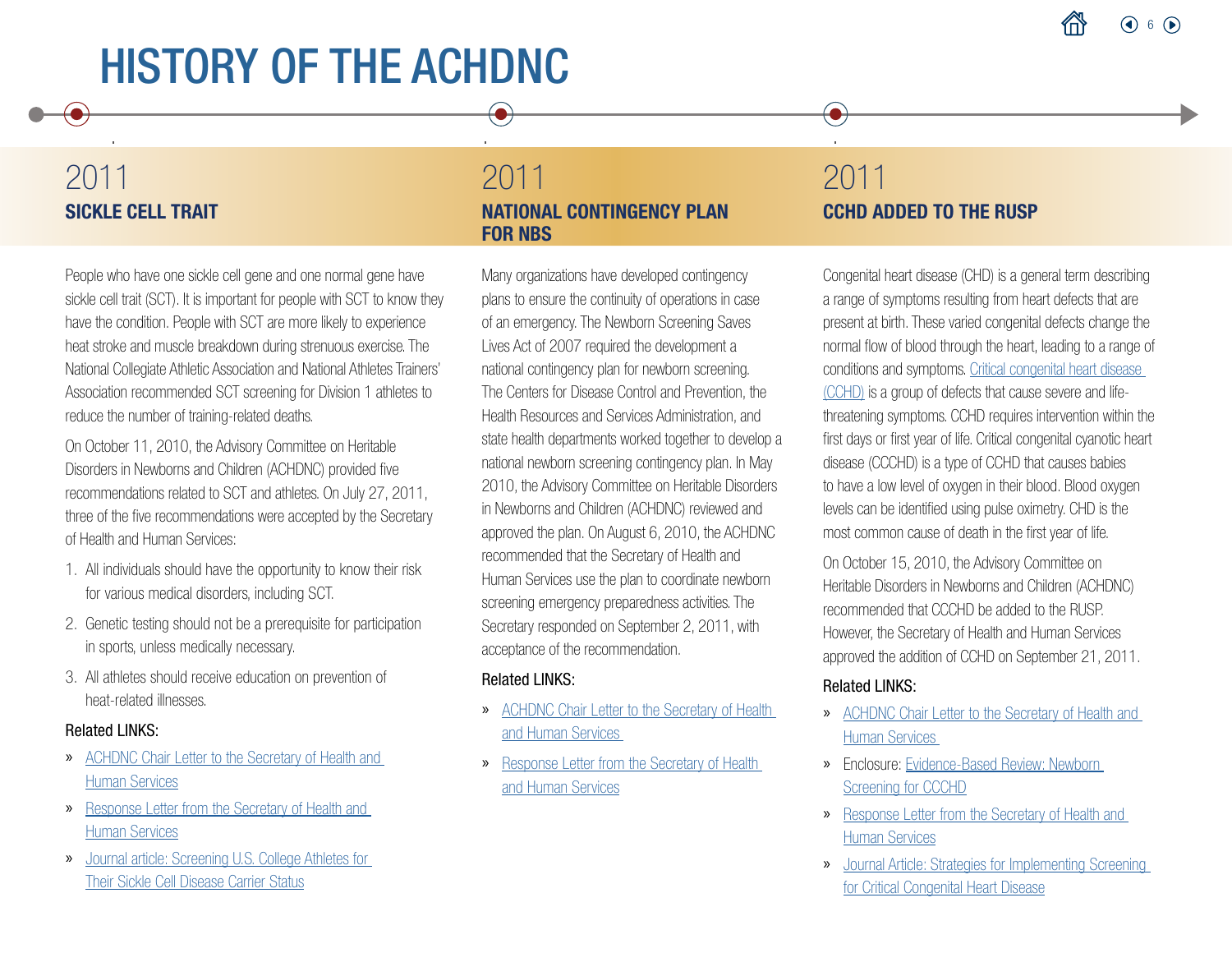## 2012 POINT OF CARE SCREENING IMPLEMENTED

Point-of-care screening tests are conducted where patients receive medical care. This screening is different from most newborn screenings, which use a laboratory to perform tests. An example of point-of-care newborn screening is testing for congenital heart disease using a pulse oximeter.

In 2012, the Advisory Committee on Heritable Disorders in Newborns and Children (ACHDNC) wrote a report providing guidance to state public health agencies, doctors, and hospitals on using point-of-care newborn screening. ACHDNC developed this information to help ensure high-quality, universal access to newborn screening; establish standards of care; and provide mechanisms for effective diagnosis, intervention, and follow-up care.

#### Related LINKS:

- » [ACHDNC Chair Letter to the Secretary](https://www.hrsa.gov/sites/default/files/hrsa/advisory-committees/heritable-disorders/reports-recommendations/letter-to-sec-point-of-care.pdf)  [of Health and Human Services](https://www.hrsa.gov/sites/default/files/hrsa/advisory-committees/heritable-disorders/reports-recommendations/letter-to-sec-point-of-care.pdf)
- » [Response Letter from the Secretary](https://www.hrsa.gov/sites/default/files/hrsa/advisory-committees/heritable-disorders/reports-recommendations/response-point-of-care.pdf)  [of Health and Human Services](https://www.hrsa.gov/sites/default/files/hrsa/advisory-committees/heritable-disorders/reports-recommendations/response-point-of-care.pdf)

### 2013 ACHDNC ADOPTS NEW DECISION MATRIX

The Advisory Committee on Heritable Disorders in Newborns and Children (ACHDNC) [adopted a new approach for](https://www.nature.com/articles/gim201398)  [recommending](https://www.nature.com/articles/gim201398) new conditions to be added to the [Recommended Universal Screening](https://www.hrsa.gov/advisory-committees/heritable-disorders/rusp/index.html)  [Panel](https://www.hrsa.gov/advisory-committees/heritable-disorders/rusp/index.html) in January 2013. Using the new approach, the ACHDNC would consider the range of expected benefits and risks of screening for each condition, along with the readiness of state newborn screening programs to provide comprehensive screening for the conditions. The range of expected benefits and risks and the readiness to implement each receive a rating, and the two ratings are combined into a single score that serves as the basis for the ACHDNC-recommended action.

#### Related LINKS:

- » [Decision Matrix](https://www.hrsa.gov/sites/default/files/hrsa/advisory-committees/heritable-disorders/rusp/Nominate-condition/decision-matrix.pdf)
- » [Users' Guide to the SACHDNC](https://www.hrsa.gov/sites/default/files/hrsa/advisory-committees/heritable-disorders/meetings/Heritable%20Disorders%202004-2015/2013/January%2031,%202013/sachdncdecisionmatrixuserguide.pdf)  [Decision Matrix](https://www.hrsa.gov/sites/default/files/hrsa/advisory-committees/heritable-disorders/meetings/Heritable%20Disorders%202004-2015/2013/January%2031,%202013/sachdncdecisionmatrixuserguide.pdf)

## 2013

 $\bullet$ 

### ACHDNC ESTABLISHED AS DISCRETIONARY ADVISORY COMMITTEE

On April 24, 2013, the Advisory Committee on Heritable Disorders in Newborns and Children (ACHDNC) was re-established as a discretionary committee. The ACHDNC continued to advise the Secretary of Health and Human Services about newborn screening.

### LINKING NBS TO BIRTH CERTIFICATES

Matching newborn screening results with birth certificate information is an important quality assurance measure. However, it is often challenging because there may be spelling or recording errors with a baby's name on the hospital records, and newborns' names are often not finalized at the time the screening specimen is submitted. Thus, the matching process can be time consuming and labor intensive.

To help LINK this information, in March 2012, the Advisory Committee on Heritable Disorders in Newborns and Children (ACHDNC) recommended including the newborn dried bloodspot specimen's serial number on the birth certificate. However, after reviewing the recommendations, the Secretary of Health and Human Services could not endorse them for the following reasons:

- » Newborn screening quality assurance is up to each state.
- » The opportunity to add a field to the U.S. Standard Certificate of Live Birth would not be open until 2019.
- » The ability to use a unique state-specific serial number will vary from state to state.
- » There are questions about the security of a serial number and personally identifiable information.
- » Endorsing this method might limit the creativity of states in using alternative approaches.

As a result, on August 21, 2013, the recommendation was rejected.

- » [ACHDNC Chair Letter to the Secretary of Health and Human Services](https://www.hrsa.gov/sites/default/files/hrsa/advisory-committees/heritable-disorders/reports-recommendations/letter-to-sec-birth-cert.pdf)
- » [Journal Article: Improving Data Quality and Quality Assurance in Newborn Screening by](https://www.nature.com/articles/gim2012121)  [Including the Bloodspot Screening Collection Device Serial Number on Birth Certificates](https://www.nature.com/articles/gim2012121)
- » [Response Letter from the Secretary of Health and Human Services](https://www.hrsa.gov/sites/default/files/hrsa/advisory-committees/heritable-disorders/reports-recommendations/response-post-icc-birth-cert.pdf)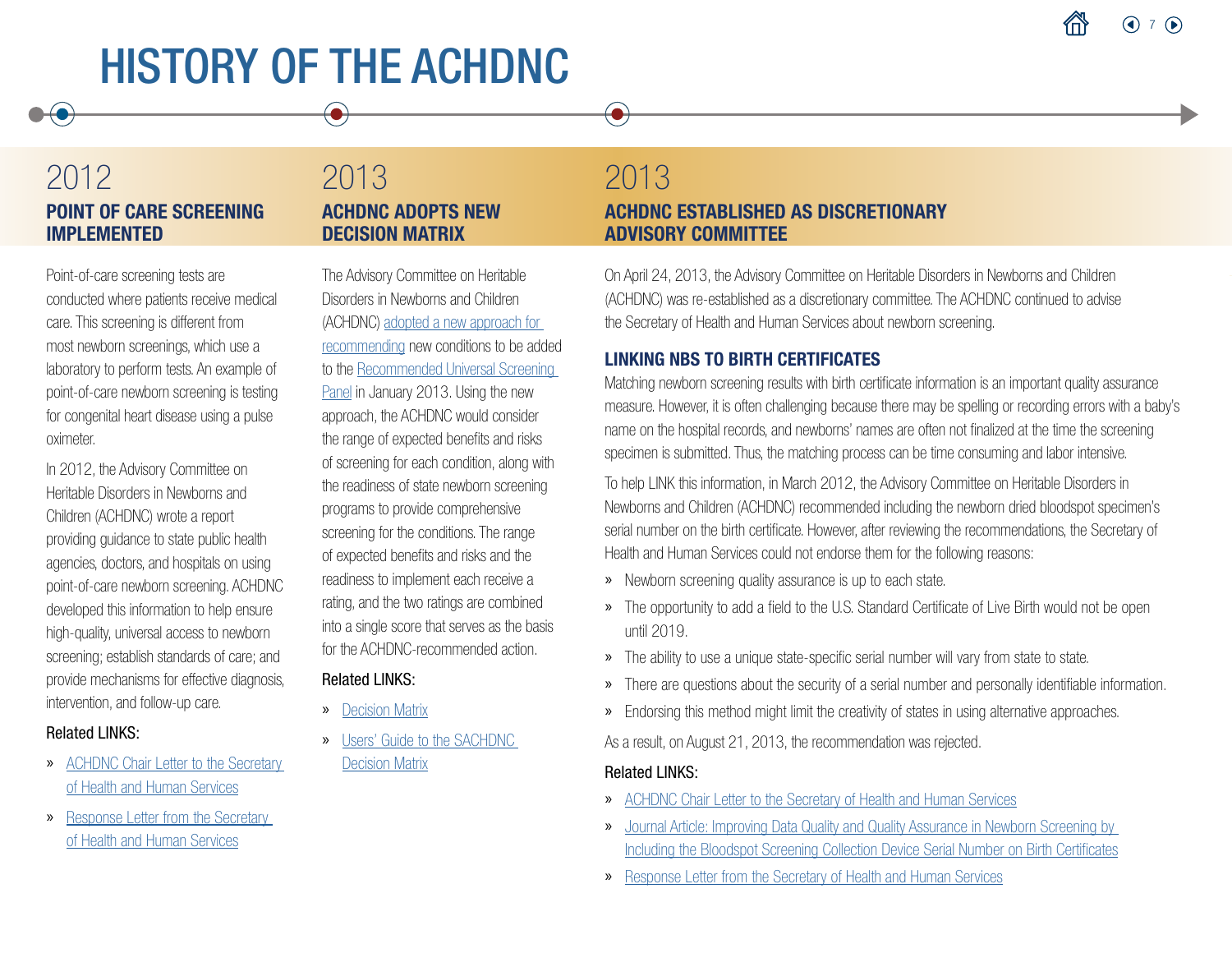## 2013 RESIDUAL DRIED BLOOD SPOTS

A dried bloodspot specimen is blood collected from a person and dried on filter paper for testing and analysis. Laboratories use this process to conduct newborn screening.

In 2010, the Advisory Committee on Heritable Disorders in Newborns and Children (ACHDNC) wrote a paper describing its concerns with the use and storage of dried bloodspot specimens. The paper had two main purposes: First, the ACHDNC wanted to review the ethical, legal, and social issues related to dried bloodspot specimens; it also wanted to discuss the importance of educating the public about the process for taking a dried blood specimen sample and financial considerations of storing these samples. Second, the ACHDNC hoped the paper would help lead to the creation of national guidance for states about dried bloodspot samples.

The ACHDNC submitted to the Secretary of Health and Human Services this paper and eight recommendations to help guide state newborn screening programs in their use and storage of dried bloodspots. After review in 2013, the Secretary of Health and Human Services accepted four of the ACHDNC's recommendations addressing state and federal initiatives to educate newborn screening stakeholders and start a national dialogue among stakeholders.

#### Related LINKS:

- » [ACHDNC Chair Letter to the Secretary of Health and Human Services](https://www.hrsa.gov/sites/default/files/hrsa/advisory-committees/heritable-disorders/reports-recommendations/letter-to-sec-dried-blood.pdf)
- » [Journal article: Considerations and Recommendations for National](https://www.nature.com/articles/gim92011101)  [Guidance Regarding the Retention and Use of Residual Dried Blood](https://www.nature.com/articles/gim92011101)  [Spot Specimens after Newborn Screening](https://www.nature.com/articles/gim92011101)
- » [Response Letter from the Secretary of Health and Human Services](https://www.hrsa.gov/sites/default/files/hrsa/advisory-committees/heritable-disorders/reports-recommendations/response-dried-blood-2013.pdf)

### 2014 PUBLIC HEALTH IMPACT ASSESSMENTS CREATED

 $\bullet$ 

The Advisory Committee on Heritable Disorders in Newborns and Children (ACHDNC) established an Expert Advisory Panel to make recommendations for the development of a public health system impact survey instrument. The ACHDNC developed the tool to assess the feasibility and readiness of states to start screening for a new condition. The Office of Management and Budget approved the tool. The tool is administered to states to:

- » Assess the state's ability to screen for the condition
- » Assess the availability of follow-up diagnostic and clinical referrals
- » Provide an estimate of how long it would take to states to start testing once the decision was made to screen for the condition

#### Related LINK:

» [Presentation and Survey:](https://www.hrsa.gov/sites/default/files/hrsa/advisory-committees/heritable-disorders/meetings/Heritable%20Disorders%202004-2015/2014/September%2011-12,%202014/publichealthsystemimpact.pdf)  [Assessing Public Health](https://www.hrsa.gov/sites/default/files/hrsa/advisory-committees/heritable-disorders/meetings/Heritable%20Disorders%202004-2015/2014/September%2011-12,%202014/publichealthsystemimpact.pdf)  [System Impact](https://www.hrsa.gov/sites/default/files/hrsa/advisory-committees/heritable-disorders/meetings/Heritable%20Disorders%202004-2015/2014/September%2011-12,%202014/publichealthsystemimpact.pdf)

### 2014 NBS SAVES LIVES REAUTHORIZATION ACT OF 2014

 $\bullet$ 

In 2014, the passage of the [Newborn Screening Saves Lives Reauthorization Act of](https://www.congress.gov/bill/113th-congress/house-bill/1281)  [2014](https://www.congress.gov/bill/113th-congress/house-bill/1281) extended the [Newborn Screening Saves Lives Act of 2008](https://www.congress.gov/bill/110th-congress/senate-bill/1858). The 2014 Act focused on improving screening, counseling, and other services related to heritable disorders detectable in newborns. The 2014 Act stated that funding should be used to help make the newborn screening process quicker and to train health care professionals to provide results to families in a timely manner.

Some of the other important parts of the 2014 Act included the following:

- » Continues the grant program to evaluate the effectiveness of newborn screening
- » Authorizes the Advisory Committee on Heritable Disorders in Newborns and Children for another 5 years (until September 2019)
- » Continues the Hunter Kelley Newborn Screening Research Program to continue research on disorders that could be added to the Recommended Uniform Screening Panel
- » Continues the clearinghouse for newborn screening to maintain information on the number of conditions that each state screens for and to share guidelines for conditions detected by newborn screening
- » Continues the requirements for quality assurance of laboratories involved in newborn screening
- » Continues the Interagency Coordinating Committee on Newborn and Child Screening
- » Requires the Comptroller General within the Government Accountability Office to report on the timeliness of newborn screening and the Secretary of Health and Human Services to report on newborn screening activities and expenditures
- » Requires the national contingency plan for newborn screening be updated at least every 5 years
- » Directs the Department of Health and Human Services to update the Common Rule and require parental consent before residual dried bloodspots from newborns are used in research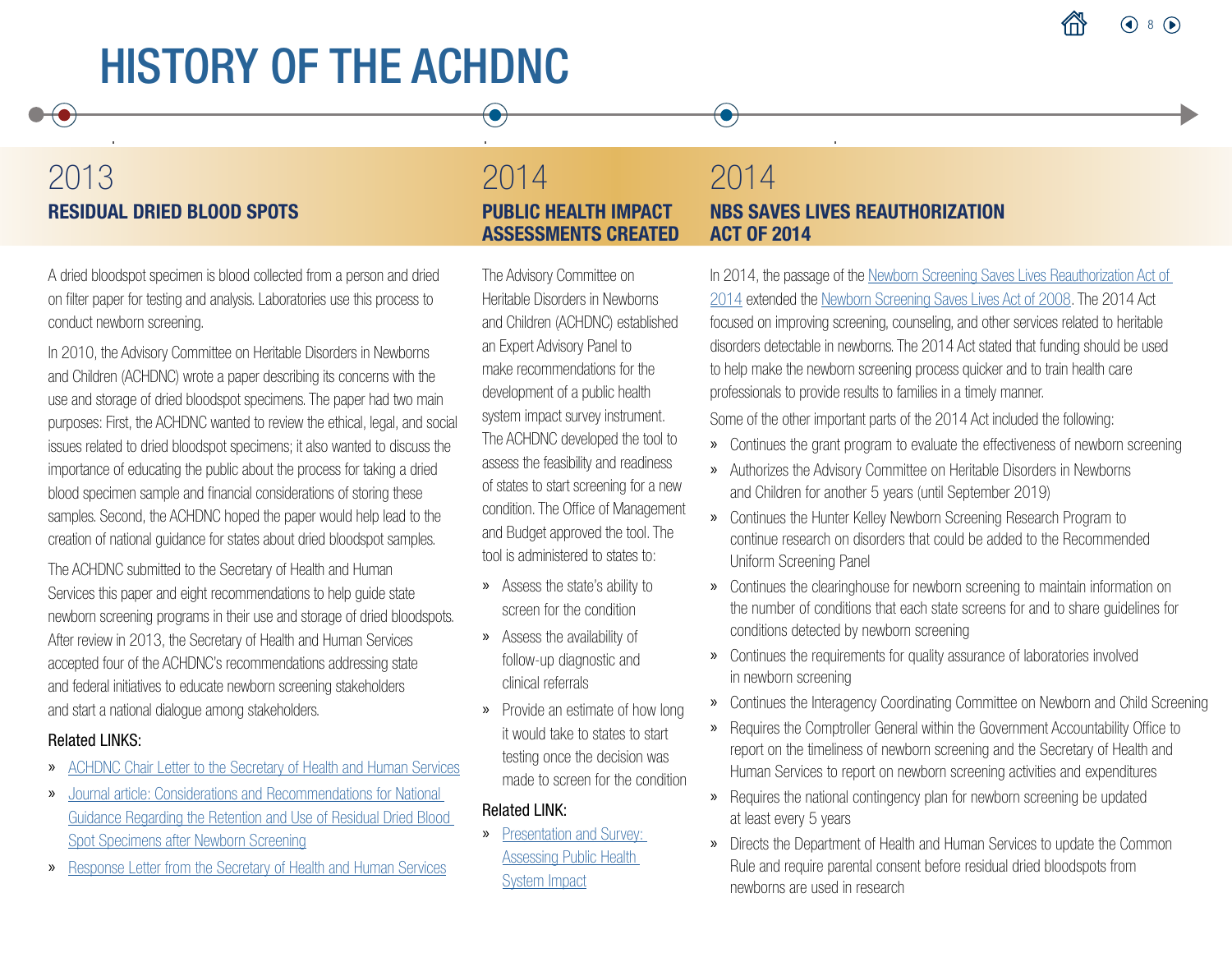## 2015 USPSTF TRANSFERRED NBS TOPICS TO THE ACHDNC

 $\bullet$ 

The U.S. Preventive Services Task Force (USPSTF) is an independent, volunteer panel of national experts who make evidence-based recommendations about clinical preventive services such as screenings, counseling services, and preventive medications. In 2015, the USPSTF decided to refer its newborn screening topics, including sickle cell disease, phenylketonuria (PKU), and congenital hypothyroidism, and any future newborn screening topics to the Advisory Committee on Heritable Disorders in Newborns and Children (ACHDNC). USPSTF recommendations are based on a rigorous review of existing peer-reviewed evidence, so the decision to refer these newborn screening topics to the ACHDNC recognizes the rigor of the ACHDNC's evidence-based review process.

### 2015 POMPE DISEASE ADDED TO THE RUSP

[Pompe disease](https://newbornscreening.hrsa.gov/conditions/pompe-disease) is an inherited lysosomal storage disorder. In the body, lysosomes help recycle cell substances. In people with Pompe disease, lysosomes cannot break down certain sugars. These sugars and other substances build up in the cells, causing damage. There are three forms of Pompe disease characterized by severity and age of onset. Symptoms vary based on type, but can include muscle weakness, failure to grow and gain weight, and difficulty breathing. Early diagnosis and treatment can lead to better outcomes.

On June 3, 2013, the Advisory Committee on Heritable Disorders in Newborns and Children (ACHDNC) recommended adding Pompe disease to the [Recommended Uniform Screening Panel](https://www.hrsa.gov/advisory-committees/heritable-disorders/rusp/index.html)  [\(RUSP\)](https://www.hrsa.gov/advisory-committees/heritable-disorders/rusp/index.html). The Secretary of Health and Human Services accepted the recommendation to add Pompe disease to the RUSP on March 2, 2015.

#### Related LINKS:

- » [ACHDNC Chair Letter to the Secretary of](https://www.hrsa.gov/sites/default/files/hrsa/advisory-committees/heritable-disorders/reports-recommendations/letter-to-sec-pompe.pdf)  [Health and Human Services](https://www.hrsa.gov/sites/default/files/hrsa/advisory-committees/heritable-disorders/reports-recommendations/letter-to-sec-pompe.pdf)
- » Enclosure: [Evidence-Based Review: Newborn](https://www.hrsa.gov/sites/default/files/hrsa/advisory-committees/heritable-disorders/rusp/previous-nominations/pompe-external-evidence-review-report-2013.pdf)  [Screening for Pompe Disease](https://www.hrsa.gov/sites/default/files/hrsa/advisory-committees/heritable-disorders/rusp/previous-nominations/pompe-external-evidence-review-report-2013.pdf)
- » [Response Letter from the Secretary of Health](https://www.hrsa.gov/sites/default/files/hrsa/advisory-committees/heritable-disorders/reports-recommendations/secretary-final-response-pompe.pdf)  [and Human Services](https://www.hrsa.gov/sites/default/files/hrsa/advisory-committees/heritable-disorders/reports-recommendations/secretary-final-response-pompe.pdf)

### 2015 SUAC AS PRIMARY MARKER TO DETECT TYR 1

 $\left( \bullet \right)$ 

Tyrosinemia is a genetic disorder resulting in the inability of the body to break down the amino acid, tyrosine. Tyrosinemia type 1 (TYR 1) is the most severe form of tyrosinemia, with symptoms appearing within the first few months of life. TYR 1 may affect the brain, liver, and kidneys and can result in early death if left untreated. Research shows that treatment is most effective when started within the first month of life. Thus, TYR 1 is included in the core conditions of the Recommended Uniform Screening Panel. Most newborn screening programs screen for TYR 1.

Commonly, TYR 1 is detected by measuring the level of tyrosine in the blood. However, elevated tyrosine levels are not specific to TYR 1 and can result in false negative and false positive test results. Research has determined that succinylacetone (SUAC) is a better indicator for TYR 1. By using SUAC as a primary marker for TYR 1, false negative and false positive test results can be decreased.

In 2014, the Advisory Committee on Heritable Disorders in Newborns and Children (ACHDNC) recommended that the Secretary of Health and Human Services facilitate a national dialogue among federal and state stakeholders on the benefits of measuring SUAC in dried bloodspots for TYR 1.

On March 16, 2015, the Secretary of Health and Human Services accepted the recommendation. The Secretary of Health and Human Services also encouraged a discussion on a more consistent implementation of screening for TYR 1.

- » [ACHDNC Chair Letter to the Secretary of Health and Human Services](https://www.hrsa.gov/sites/default/files/hrsa/advisory-committees/heritable-disorders/reports-recommendations/succinylacetone-letter-to-sec.pdf)
- » [Journal article: Succinylacetone as primary marker to detect tyrosinemia type I in](https://www.hrsa.gov/sites/default/files/hrsa/advisory-committees/heritable-disorders/reports-recommendations/succinylacetone-programs-report.pdf)  [newborns and its measurement by newborn screening programs](https://www.hrsa.gov/sites/default/files/hrsa/advisory-committees/heritable-disorders/reports-recommendations/succinylacetone-programs-report.pdf)
- » [Response Letter from the Secretary of Health and Human Services](https://www.hrsa.gov/sites/default/files/hrsa/advisory-committees/heritable-disorders/reports-recommendations/succinylacetone-response.pdf)
- » [Journal article: Newborn screening for Tyrosinemia type 1 using succinylacetone a](https://ojrd.biomedcentral.com/articles/10.1186/s13023-017-0599-z)  [systematic review of test accuracy](https://ojrd.biomedcentral.com/articles/10.1186/s13023-017-0599-z)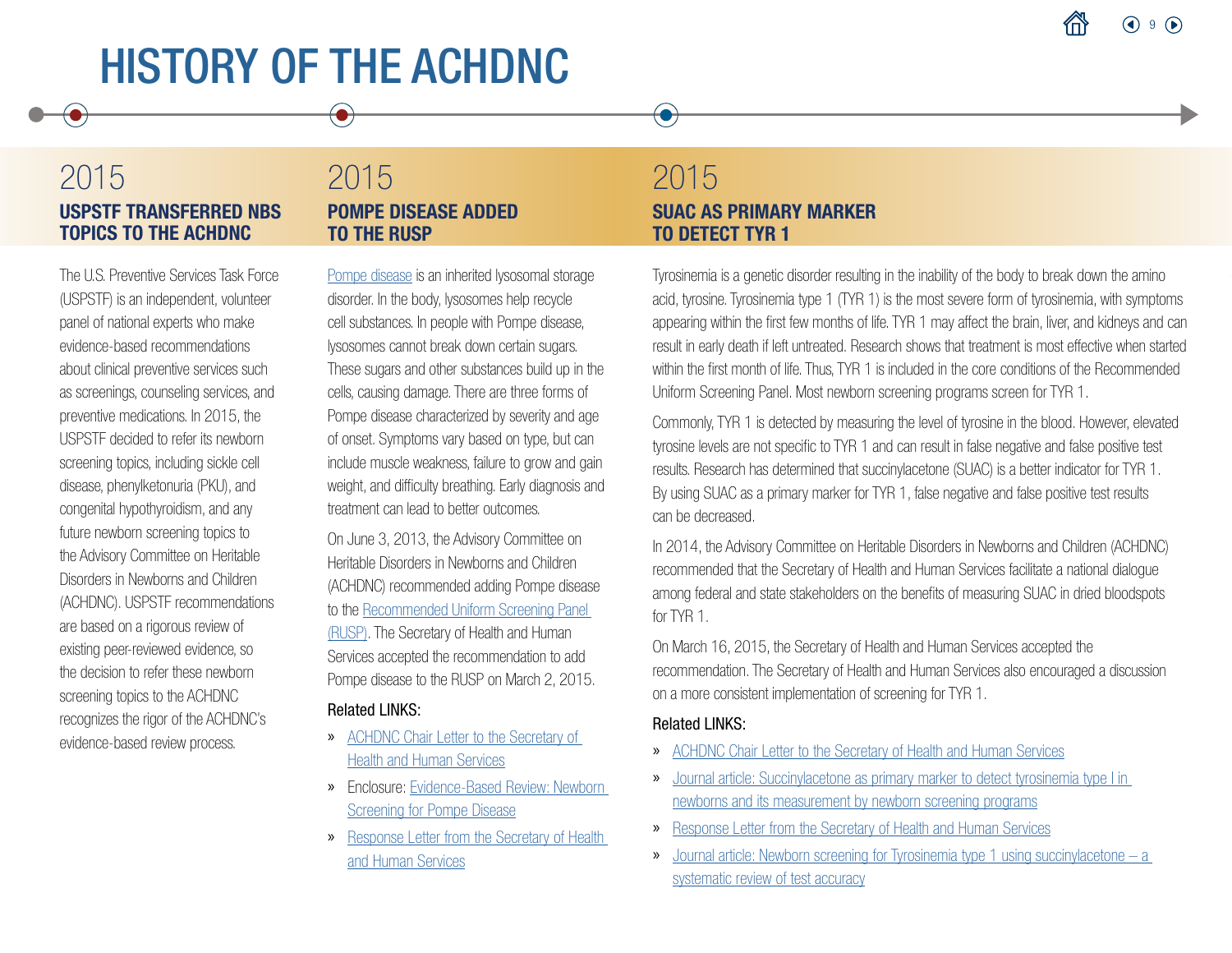## 2015 TIMELY NEWBORN SCREENING GOALS

## 2015 INFORMED CONSENT FOR NBS

Collecting and transporting dried bloodspots and reporting test results in a timely manner are critical steps to newborn screening. In 2005, the Newborn Screening: Toward a Uniform Screening Panel and System Report made four recommendations concerning timeliness for the newborn screening system. By 2015, many states were still not meeting these recommendations.

In 2015, the Advisory Committee on Heritable Disorders in Newborns and Children (ACHDNC) developed three specific goals to improve the timeliness of the newborn screening system. The ACHDNC proposed that newborn screening programs strive to meet the following timelines:

- 1. Presumptive positive results for time-critical conditions should be communicated immediately to the newborn's health care provider, but no later than 5 days of life.
- 2. Presumptive positive results for all other conditions should be communicated to the newborn's health care providers as soon as possible, but no later than 7 days of life.
- 3. All newborn screening tests should be completed within 7 days of life, with results reported to the health care provider as soon as possible.

To meet these goals, initial newborn screening specimens should be collected no later than 48 hours after birth. The specimens should be received at the laboratory as soon as possible, ideally within 24 hours of collection.

States are not required to meet these goals, but ACHDNC suggested that states aim to meet these goals for 95% or more of newborns by 2017. To support these efforts, the Health Resources and Services Administration awarded funding through a cooperative agreement to support states and help implement strategies to improve timeliness and share best practices.

#### Related LINKS:

- » [ACHDNC Chair Letter to the Secretary of Health and Human Services](https://www.hrsa.gov/sites/default/files/hrsa/advisory-committees/heritable-disorders/reports-recommendations/letter-to-sec-timely-newborn%20.pdf)
- » [Response Letter from the Secretary of Health and Human Services](https://www.hrsa.gov/sites/default/files/hrsa/advisory-committees/heritable-disorders/reports-recommendations/response-timely-newborn.pdf)

Residual newborn screening dried bloodspots are often stored by state health departments after the initial tests are completed. Recent lawsuits showed that some states used these dried bloodspots without parental consent for more research. Amendment 12 of [the Newborn Screening Saves](https://www.congress.gov/bill/113th-congress/house-bill/1281)  [Lives Reauthorization Act of 2014](https://www.congress.gov/bill/113th-congress/house-bill/1281) requires parental consent before residual dried bloodspots from newborn screening are used in research. The Advisory Committee on Heritable Disorders in Newborns and Children (ACHDNC) determined that more guidance was needed for state newborn screening programs on how to implement this amendment. On June 23, 2015, the ACHDNC provided six recommendations to the Secretary of Health and Human Services. After review, the Secretary of Health and Human Services agreed to one of the recommendations. The recommendation was to create and distribute materials on the importance of newborn screening. The materials would include information on options for parents to take part in newborn screening research.

#### Related LINKS:

- » [ACHDNC Chair Letter to the Secretary of](https://www.hrsa.gov/sites/default/files/hrsa/advisory-committees/heritable-disorders/reports-recommendations/letter-to-sec-informed-consent.pdf)  [Health and Human Services](https://www.hrsa.gov/sites/default/files/hrsa/advisory-committees/heritable-disorders/reports-recommendations/letter-to-sec-informed-consent.pdf)
- » [Response Letter from the Secretary of](https://www.hrsa.gov/sites/default/files/hrsa/advisory-committees/heritable-disorders/reports-recommendations/response-informed-consent.pdf)  [Health and Human Services](https://www.hrsa.gov/sites/default/files/hrsa/advisory-committees/heritable-disorders/reports-recommendations/response-informed-consent.pdf)

## 2016 MPS I ADDED TO THE RUSP

 $\bullet$ 

[Mucopolysaccaridosis type I \(MPS I\)](https://newbornscreening.hrsa.gov/conditions/mucopolysaccharidosis-type-i) is an inherited lysosomal storage disorder. In the body, lysosomes help recycle cell substances. In people with MPS I, lysosomes are not able to break down certain sugars. These sugars and other substances build up in cells. As a result, the cells cannot perform properly and cause damage to the body. There are two forms of MPS I: severe and attenuated. Symptoms include developmental delays and learning disabilities, large head, clouding of the eyes, and swollen abdomen. Early diagnosis and treatment can lead to better outcomes.

On April 13, 2015, the Advisory Committee on Heritable Disorders in Newborns and Children (ACHDNC) recommended that MPS I be added to the [Recommended](https://www.hrsa.gov/advisory-committees/heritable-disorders/rusp/index.html)  [Uniform Screening Panel \(RUSP\).](https://www.hrsa.gov/advisory-committees/heritable-disorders/rusp/index.html) The ACHDNC also recommended that federal funding be provided to states to start screening for MPS I. The Secretary of Health and Human Services accepted the recommendation to add MPS I to RUSP on February 16, 2016. However, the Secretary was unable to provide funding to states to implement screening for this condition.

- » [ACHDNC Chair Letter to the Secretary of Health](https://www.hrsa.gov/sites/default/files/hrsa/advisory-committees/heritable-disorders/reports-recommendations/letter-to-sec-mps1.pdf)  [and Human Services](https://www.hrsa.gov/sites/default/files/hrsa/advisory-committees/heritable-disorders/reports-recommendations/letter-to-sec-mps1.pdf)
- » Enclosure: [Evidence-Based Review: Newborn](https://www.hrsa.gov/sites/default/files/hrsa/advisory-committees/heritable-disorders/rusp/previous-nominations/mps1-external-evidence-review-report.pdf)  [Screening for MPS I](https://www.hrsa.gov/sites/default/files/hrsa/advisory-committees/heritable-disorders/rusp/previous-nominations/mps1-external-evidence-review-report.pdf)
- » [Final Response Letter from the Secretary of Health](https://www.hrsa.gov/sites/default/files/hrsa/advisory-committees/heritable-disorders/reports-recommendations/secretary-final-response-mpsi-rusp.pdf)  [and Human Services](https://www.hrsa.gov/sites/default/files/hrsa/advisory-committees/heritable-disorders/reports-recommendations/secretary-final-response-mpsi-rusp.pdf)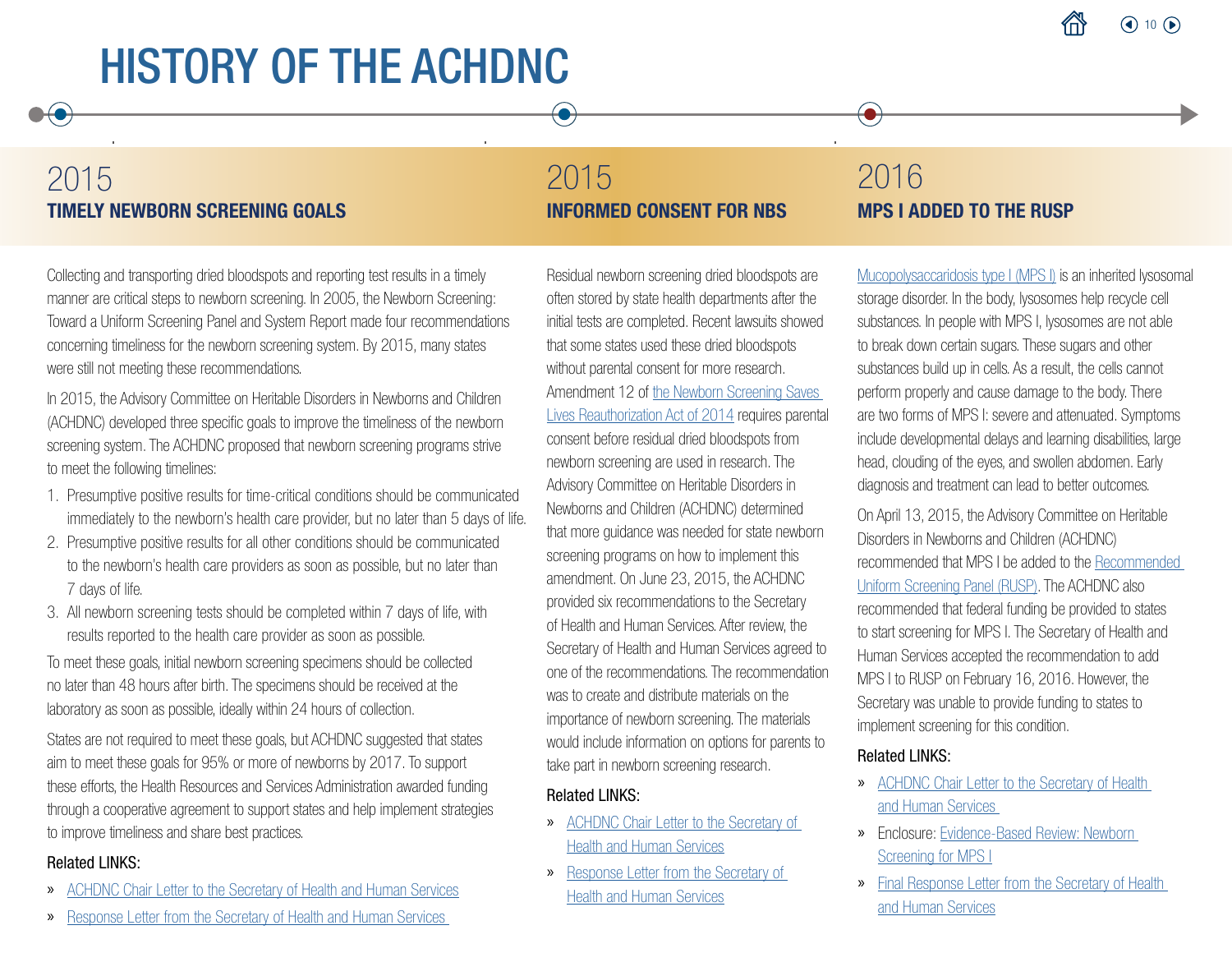## 2016 X-ALD ADDED TO THE RUSP

 $\bullet$ 

[X-LINKed adrenoleukodystrophy \(X-ALD\)](https://newbornscreening.hrsa.gov/conditions/x-linked-adrenoleukodystrophy) is an inherited disorder. It occurs when the body cannot break down certain fats called very long–chain fatty acids (VLCFA). When VLCFA build up, it affects the nervous system and the adrenal glands. These effects reduce the ability of the nerves to send information to the brain and the adrenal gland to produce certain hormones. There are three types of X-ALD. Symptoms vary based on the type of X-ALD and age of onset. Symptoms can include learning and behavior problems, muscle weakness, seizures, and hearing and vision problems. The condition affects more males than females and can result in early death if not treated early. Available treatments depend on type of X-ALD.

Early diagnosis is important for early treatment of this condition. On September 25, 2015, the Advisory Committee on Heritable Disorders in Newborns and Children (ACHNDC) recommended that X-ALD be added to the [Recommended Uniform](https://www.hrsa.gov/advisory-committees/heritable-disorders/rusp/index.html)  [Screening Panel \(RUSP\)](https://www.hrsa.gov/advisory-committees/heritable-disorders/rusp/index.html). The ACHDNC also recommended that federal funding be provided to state newborn screening programs to implement screening for this condition. The Secretary of Health and Human Services accepted the recommendation to add X-ALD to the RUSP on February 16, 2016. However, the Secretary was unable to provide funding for states to implement screening for this condition.

#### Related LINKS:

- » [ACHDNC Chair Letter to the Secretary of Health and Human Services](https://www.hrsa.gov/sites/default/files/hrsa/advisory-committees/heritable-disorders/reports-recommendations/letter-to-sec-xald.pdf)
- » Enclosure: [Evidence-Based Review: Newborn Screening for X-ALD](https://www.hrsa.gov/sites/default/files/hrsa/advisory-committees/heritable-disorders/rusp/previous-nominations/xald-external-evidence-review-report.pdf)
- » [Final Response Letter from the Secretary of Health and Human Services](https://www.hrsa.gov/sites/default/files/hrsa/advisory-committees/heritable-disorders/reports-recommendations/secretary-final-response-xald.pdf)

## 2018 SMA ADDED TO THE RUSP

 $\bullet$ 

[Spinal muscular atrophy \(SMA\)](https://newbornscreening.hrsa.gov/conditions/spinal-muscular-atrophy) is an inherited disorder that affects the nerves and muscles. It affects roughly 1 in 11,000 newborns. SMA is divided into five types, based on the age when symptoms start. An estimated 54% of cases are type I and have progressive weakness in the first 6 months of life and death within the first few years of life. An additional 18% of cases are type II, with progressive weakness by 15 months of age and death after the third decade of life. Until recently, only palliative care (nutritional support, physical therapy, and ventilation/respiratory support) has been available for individuals with SMA. In 2016, the Food and Drug Administration approved the first treatment medication for SMA. Studies have shown that, in patients who start having symptoms in the first 15 months of life, the medication can preserve muscular function and help improve motor skills. Also, some research shows that the treatment is more effective when started before symptoms develop.

The Advisory Committee on Heritable Disorders in Newborns and Children (ACHDNC) reviewed the findings that showed the benefits of newborn screening for infants affected with SMA. On March 8, 2018, the ACHDNC recommended that SMA be added to the [Recommended Uniform Screening Panel \(RUSP\)](https://www.hrsa.gov/advisory-committees/heritable-disorders/rusp/index.html). The Secretary of Health and Human Services reviewed this proposal and accepted the recommendation to expand RUSP to include SMA on July 2, 2018.

- » [ACHDNC Chair Letter to the Secretary of Health and Human Services](https://www.hrsa.gov/sites/default/files/hrsa/advisory-committees/heritable-disorders/reports-recommendations/sma-chair-letter-to-secretary-508c.pdf)
- » Enclosure: [Evidence-Based Review: Newborn Screening for SMA](https://www.hrsa.gov/sites/default/files/hrsa/advisory-committees/heritable-disorders/reports-recommendations/sma-final-report.pdf)
- » [Response Letter from the Secretary of Health and Human Services](https://www.hrsa.gov/sites/default/files/hrsa/advisory-committees/heritable-disorders/reports-recommendations/final-sign-azar-response-sma.pdf)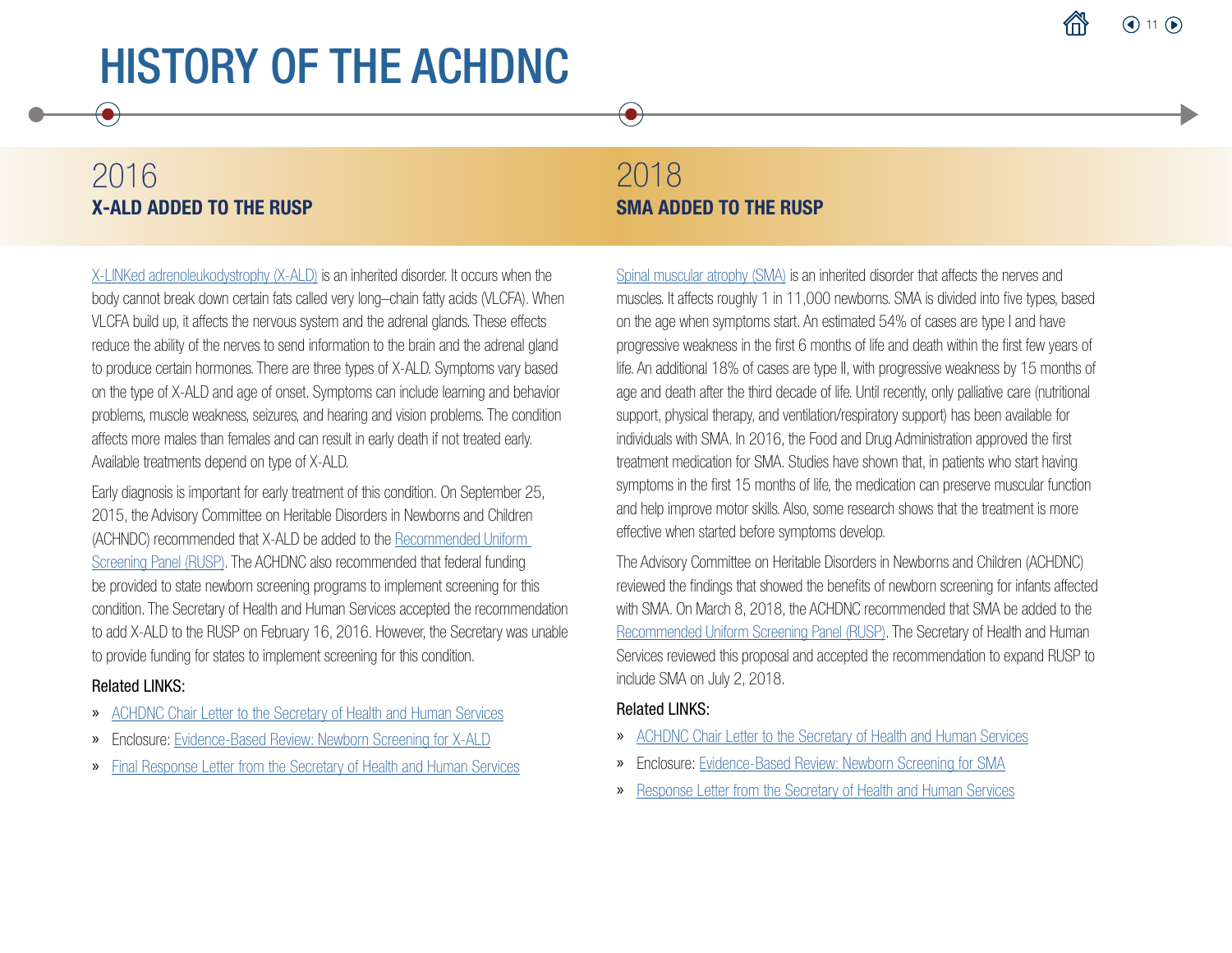## 2018 ACHDNC PUBLISHES EDUCATIONAL RESOURCES

 $\left( \bullet \right)$ 

The Advisory Committee on Heritable Disorders in Newborns and Children (ACHDNC) published educational resources on its website. These include the following:

- » [Communication guide](https://www.hrsa.gov/sites/default/files/hrsa/advisory-committees/heritable-disorders/Resources/achdnc-communication-guide-newborn.pdf): A communication guide for clinicians and providers to help frame the initial notification and discussion with parents about positive/abnormal/out-of-range newborn screening results.
- » [Educational planning guide:](https://www.hrsa.gov/sites/default/files/hrsa/advisory-committees/heritable-disorders/Resources/achdnc-educational-guide-newborn.pdf) The Newborn Screening Educational Planning Guide helps newborn screening programs to develop and improve their educational resources.

## 2019

#### NBS SAVES LIVES REAUTHORIZATION OF 2019

On July 24, 2019, the U.S. House of Representatives passed the [Newborn Screening Saves Lives](https://www.congress.gov/bill/116th-congress/house-bill/2507/text?q=%7B%22search%22%3A%5B%22newborn+screening+saves+lives%22%5D%7D&r=1&s=1) [Reauthorization Act of 2019](https://www.congress.gov/bill/116th-congress/house-bill/2507/text?q=%7B%22search%22%3A%5B%22newborn+screening+saves+lives%22%5D%7D&r=1&s=1). The Senate referred the bill to the Committee on Health, Education, Labor, and Pensions on July 25, 2019.

### 2019 MEDICAL FOODS FOR INBORN ERRORS OF METABOLISM

 $\left( \bullet \right)$ 

Over the past few years, the Advisory Committee on Heritable Disorders in Newborns and Children (ACHDNC) recommended that medical foods and foods modified to be low in protein should be included as a health insurance medical benefit for anyone with a metabolic condition. Currently, there are no national standards for insurance coverage of these products. Many families face financial hardship because they cannot afford the medical foods needed for their child or young adult.

The ACHDNC completed a review of medical food reimbursement in the United States. They noted that insurance coverage for medical foods varies among states and saw an urgent need to address this issue. The ACHDNC concluded that it is time to provide stable and affordable access to medical foods required to treat patients who have metabolic conditions.

- » [ACHDNC Chair Letter to the Secretary of Health and](https://www.hrsa.gov/sites/default/files/hrsa/advisory-committees/heritable-disorders/reports-recommendations/20190725_medicalfoods-letter-secretary.pdf)  [Human Services](https://www.hrsa.gov/sites/default/files/hrsa/advisory-committees/heritable-disorders/reports-recommendations/20190725_medicalfoods-letter-secretary.pdf)
- » Enclosure: [ACHDNC Committee Report: Medical Foods](https://www.hrsa.gov/sites/default/files/hrsa/advisory-committees/heritable-disorders/reports-recommendations/Medical-Foods-Report.pdf)  [for Inborn Errors of Metabolism: The Critical Need to](https://www.hrsa.gov/sites/default/files/hrsa/advisory-committees/heritable-disorders/reports-recommendations/Medical-Foods-Report.pdf)  [Improve Patient Access](https://www.hrsa.gov/sites/default/files/hrsa/advisory-committees/heritable-disorders/reports-recommendations/Medical-Foods-Report.pdf)
- » [Response Letter from the Secretary of Health and Human](https://www.hrsa.gov/sites/default/files/hrsa/advisory-committees/heritable-disorders/reports-recommendations/achdnc-medicalfoods-report-response-letter.pdf)  **[Services](https://www.hrsa.gov/sites/default/files/hrsa/advisory-committees/heritable-disorders/reports-recommendations/achdnc-medicalfoods-report-response-letter.pdf)**
- » [Medical Foods for Inborn Errors of Metabolism: History,](https://pediatrics.aappublications.org/content/145/3/e20192261)  [Current Status, and Critical Need](https://pediatrics.aappublications.org/content/145/3/e20192261)